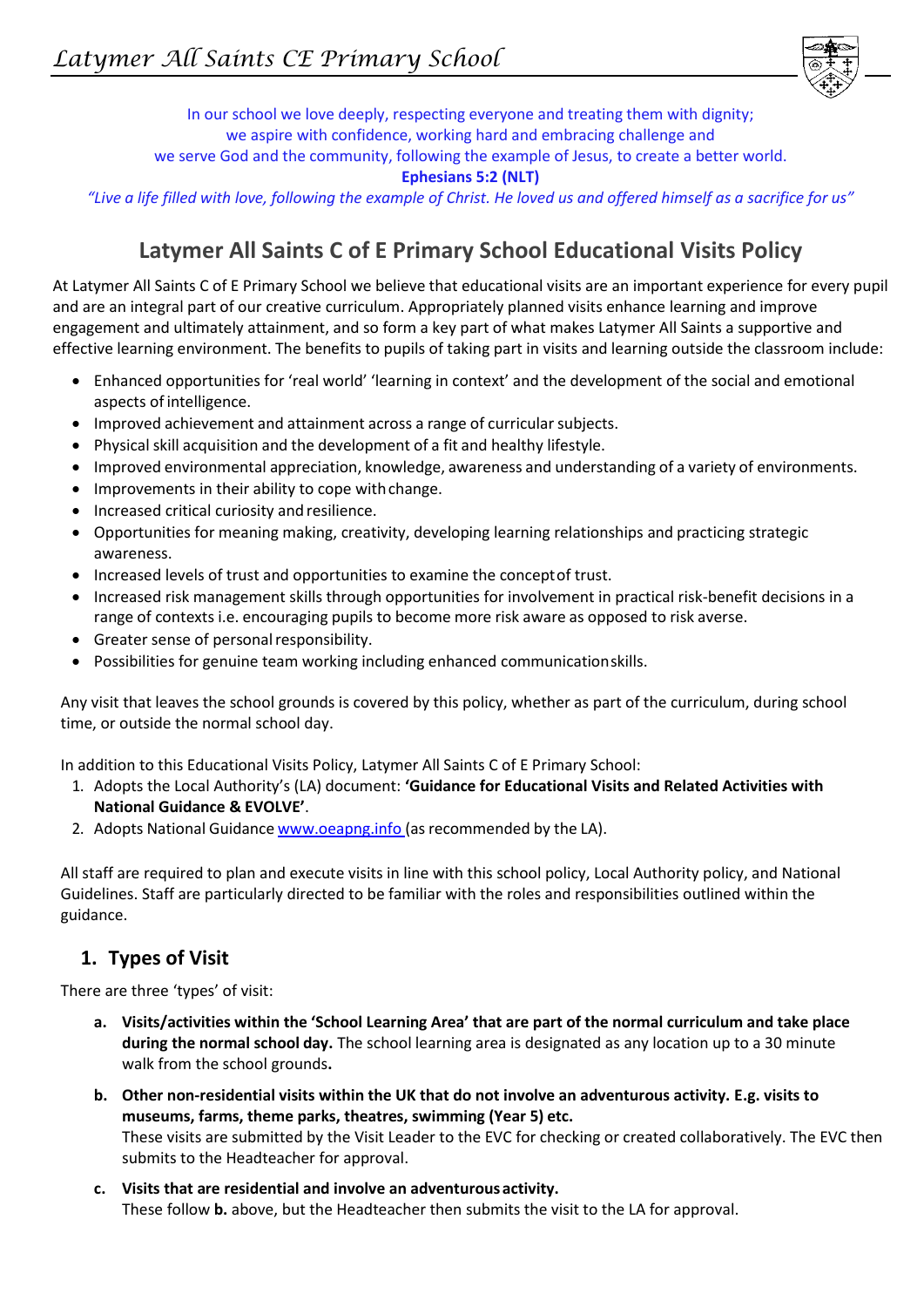### **Special consideration is needed for:**

#### **Swimming Lessons:**

Swimming lessons for Year 5 are carefully regulated to ensure safety at all times. Girls and boys have separate changing rooms which can be locked to prevent theft. Staffing, transportation and Risk Assessments are carefully planned.

### **Animal Visits**

Staff should ensure that the intended outcomes of the activity are balanced with all reasonably practicable safety precautions.

Refer to EVOLVE National Library: associated documents. Refer to: Farming & Countryside Education: [www.face-online.org.uk](http://www.face-online.org.uk/)

'Farm Visits' in national guidance: [www.oeapng.info](http://www.oeapng.info/)

### **Water Margin activities**

This can be any activity where pupils are at the edge of a body of water, still or moving. Depending on the activity, at least one of the attendant adults may need to have life-saving skills.

#### **Sleepovers:**

'Sleepovers' count as education outside the classroom and should be treated as a 'school trip'. Any school facility used for sleeping must be equipped with an automatic fire alarm system with smoke detectors and manual call points. This includes school halls and classrooms. There should be a meeting with parents to inform of the plan so they feel comfortable and well informed. During the sleepover there must be at least one first aider present along with a designated member of staff.

### **2. Roles and responsibilities**

**Assistant Head for Curriculum** (in consultation with the **Headteacher** and **EVC**) is primarily responsible for arranging and booking all school trips with educational establishments. However this responsibility can be delegated to the **Visit Leader.**

**Visit Leaders** are responsible for the planning of their visits. Visit Leaders have responsibility for ensuring that their visits will comply with all relevant guidance and requirements, and should seek advice from the **EVC** where necessary.

**The Educational Visits Coordinator (EVC)** is the **Assistant Head Teacher for Educational Visits**, who will support and challenge colleagues over visits and learning outside the classroom (LOtC) activities. The **EVC** is the first point of contact for advice on visit related matters, and will check final visit plans/risk assessments before submitting them to the **Headteacher.**

**The Headteacher** has responsibility for authorising all visits, and for submitting those that are overseas, residential or adventurous to the Local Authority (LA) for approval.

**The Governing Body**'s role is that of a 'critical friend'*.*

**The Local Authority** is responsible for the final approval of all visits that are residential, and/or involve an adventurous activity.

### **3. Protocol for Educational Visits**

A comprehensive guide to how trips are managed appears later in this document called '**Protocol for Educational Visits**'. (See Appendix 2)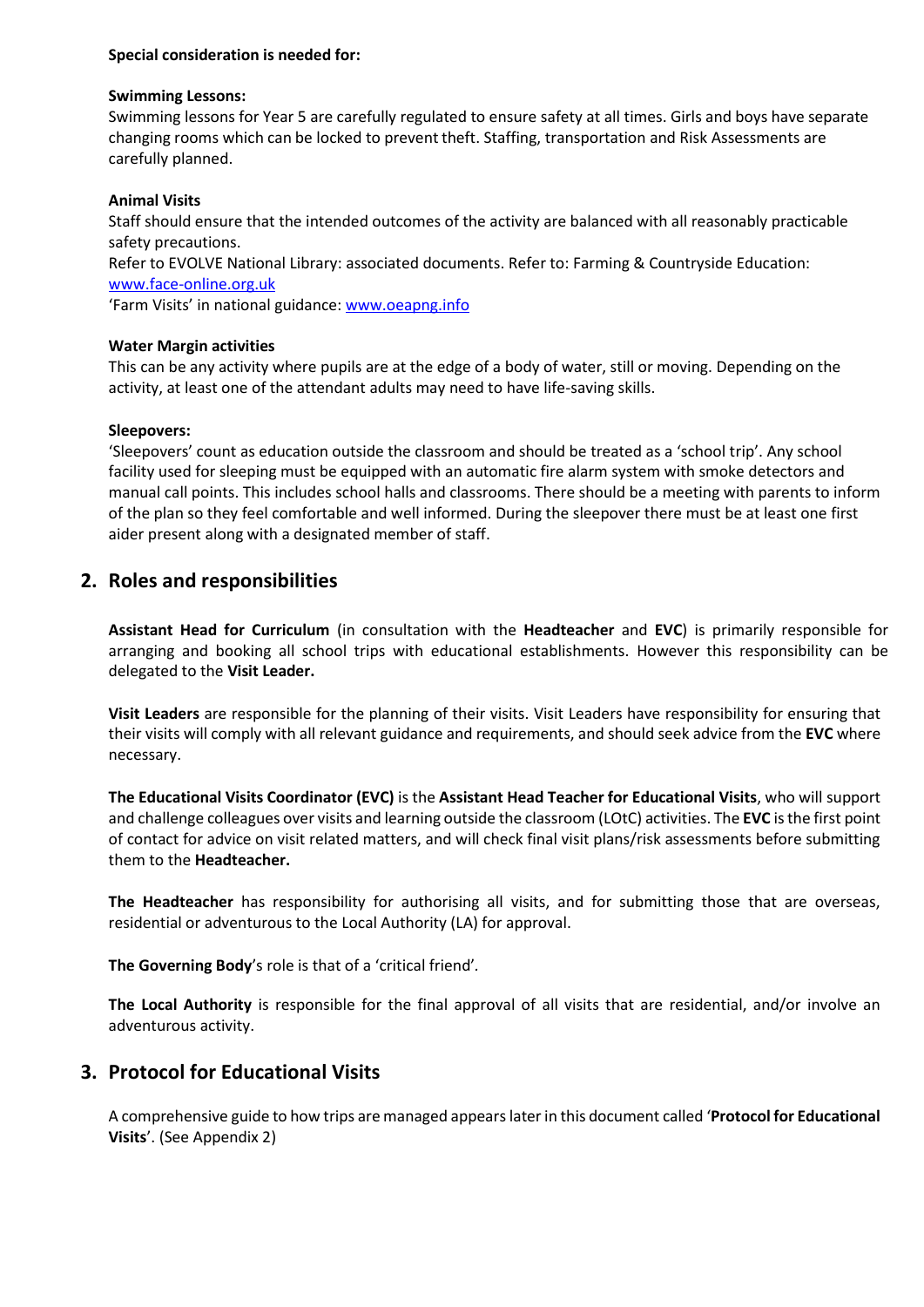### **4. Visit Leaders**

We recognise that staff competence is the single most important factor in the safe management of visits, and so we support staff in developing their competence in the following ways:

- Supervision by a member of the SLT on some educational visits.
- Support for staff to attend training courses relevant to their role, where necessary.

In deciding whether a member of staff is competent to be a Visit Leader, the Headteacher will take into account the following factors:

- Relevant experience.
- Previous relevant training.
- The prospective leader's ability to make dynamic risk management judgements, and take charge in the event of an emergency.
- Knowledge of the pupils, the venue, and the activities to beundertaken.

### **5. Emergency Procedures**

- A critical incident is any incident where events go beyond the normal coping mechanisms and experience of the Visit Leader or visit leadership team (a leadership team is put in place for residential trips).
- The school has an **Emergency Procedure** in place to deal with a critical incident during a visit (See Appendix 8). All staff on visits must be familiar with this plan.
- When an incident overwhelms the establishment's emergency response capability, or where it involves serious injury or fatality, or where it is likely to attract media attention then assistance will be sought from the local authority.

### **6. Parental Consent**

### **Educational Visits Checklist and Parental Consent**

- Latymer All Saints '**Protocol for Educational Visits**' forms part of the risk management process for visits and off-site activities (See Appendix 2).
- Consent form local visits within the school learning area (trip type **a**) is granted by parents completing and signing the **'CONSENT FORM FOR SCHOOL TRIPS AND OTHER OFF-SITE ACTIVITIES'** form (See Appx 1). Once completed and signed consent is granted for activities within the School Learning Area that are part of the normal curriculum during normal school time. However, parents will be informed by text if children will be taking part in an activity within this area.
- Specific parental consent must be obtained for all other visits (trip type **b** and **c**). For these visits, sufficient information must be made available to parents (via letters, meetings, etc), so that consent is given on a 'fully informed' basis.
- Parental consent for trips is currently granted by parents completing and signing a paper slip and returning it to the school. The school now has the capacity to accept parental permission for a trip via the online system **ParentPay**. The school will allow parental permission being granted by ParentPay as from 28.10.19 but will in the meantime still accept a signed letter of consent. Parents will be informed of this charge in procedure and given instructs on how to use this feature of ParentPay. The transition to paperless consent will be complete by 06.01.20.

### **Transport**

- The Headteacher and Chair of Governors will take a view on any current risk, with reference to advice from the Local Authority and the Government. Parents will be kept informed about whether classes will be travelling into London or not and whether public transport will be used.
- Public Transport: Free Transport For London (TFL) tickets must be booked at least 14 days in advance. When travelling via public transport, where possible, the Visit Leader must contact a member of staff at the station to inform them that they are on a school trip then inform staff of their destination and ask to be escorted to the correct platform. Visit Leaders must ensure all children and staff only board once transportation is stationary (minding gaps) and all groups have alighted on to the public transport. Once the children have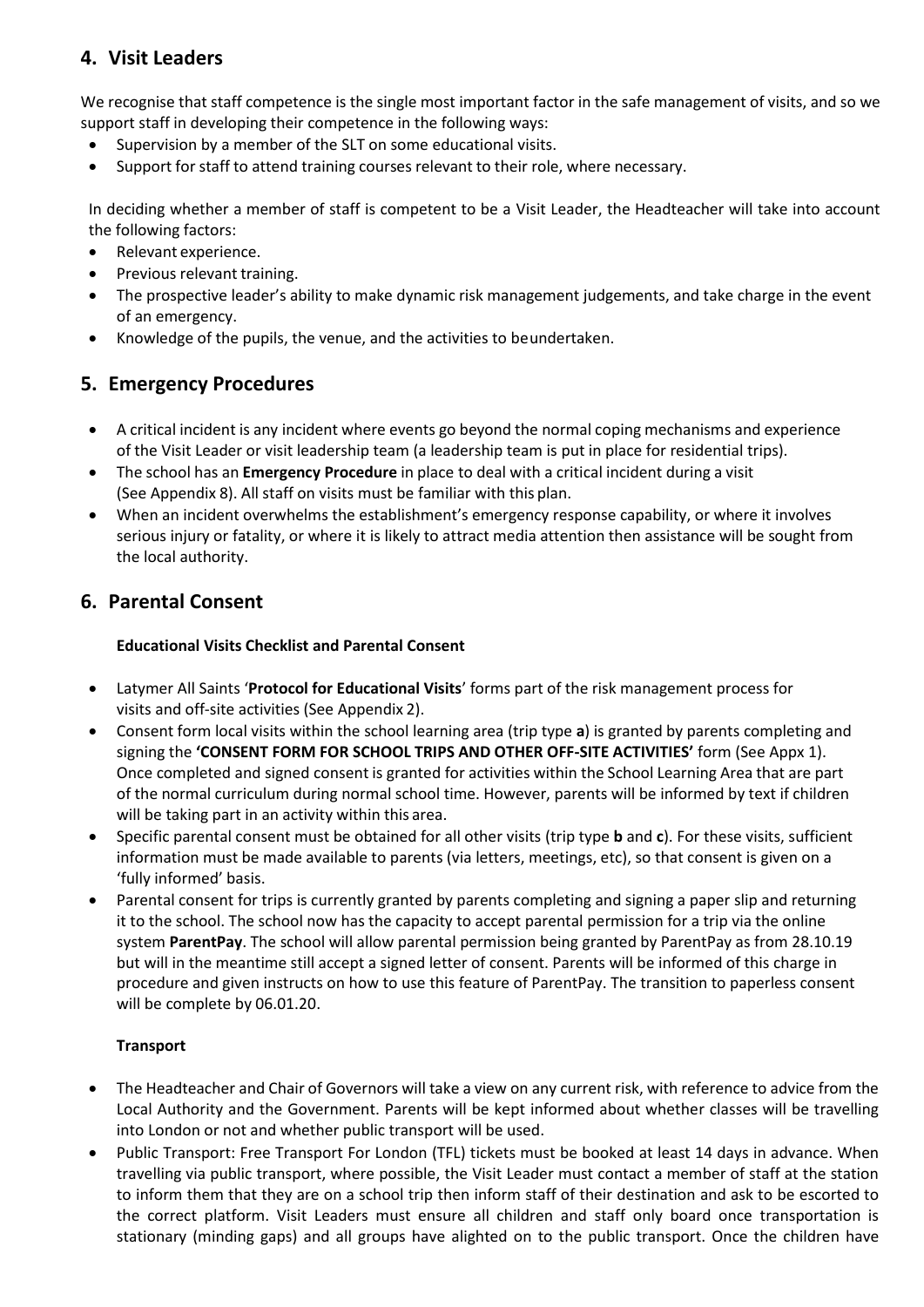boarded the transport, they must be seated wherever possible, all staff and adult volunteers should give priority to the children. In particularly busy stations it might be necessary for classes to stagger the journey and leave at different times (Visit Leaders should manage this by planning how the year group will be split prior to departure).

- TFL provide tickets to pupils for 3 x trips per term. If more trips are required by public transport then tickets must be bought in advance.
- If at any point whilst using the transport a group of children are left behind with an adult, the rest of the staff and children on board must get off at an agreed station rendezvous and wait until the rest of the party arrives (usually this would be the next point of change or the destination station). If a problem occurs and classes / groups become separated the Visit Leader must inform the school as soon as possible, so that school can liaise with the other classes / groups if necessary.
- Local coach companies are used for certain trips where public transport is not a viable option.
- No member of the school staff may use their private car to transport pupils on any occasion.
- Staff must accompany pupils in a taxi where a small group need to travel together.
- On occasion authorised members of the school staff can drive the LA minibus to transport groups of children
- Insurance for individuals taking part in school trips is provided by the Local Authority.

### **General**

- Visits/activities within the 'School Learning Area' that are part of the normal curriculum and take place during the normal school day (trip type **a**) follow the Operating Procedurebelow.
- As previously stated these visits/activities do not require additional parental consent to that already sought (See Appendix 1) and do not normally need additional risk assessments / notes.

### **Operating Procedure for School Learning Area (including All Saints Church and Pymmes Park)**

The following are potentially significant issues/hazards within our School Learning Area:

- Road traffic.
- Other people / members of the public / animals.
- Water (Pymmes Park has two lakes and a brook children must be warned to keep a safe distance from the water's edge before entering the park).
- Losing a pupil.
- Uneven surfaces and slips, trips, and falls.
- Weather conditions.
- Activity specific issues when doing environmental fieldwork (nettles, brambles, rubbish, etc).
- Play equipment.

These are managed by a combination of the following:

- The Headteacher or EVC must give verbal approval before a group leaves.
- Parents have been informed of the trip via text.
- Staff are aware of any relevant pupil medical information and ensure that any required medication is available.
- Emergency Asthma pump is taken
- The staff pupil ratio is adhered to (See Appendix 3)
- All pupils wear yellow vests
- Pupils have been trained and have practised standard techniques for road crossings in a class / group. Where appropriate, pupils are fully briefed on what to do if they become separated from the class / group. All remotely supervised work in the School Learning Area isdone in pairs.
- Pupils' clothing is checked for appropriateness prior to leaving school.
- A list of children in school but not on the trip goes to the office and a member of SLT (See Appendix 7).
- Appropriate personal protective equipment is taken when needed.
- Staff to dynamical risk assess potential
- Staff to check area on arrival for hazards.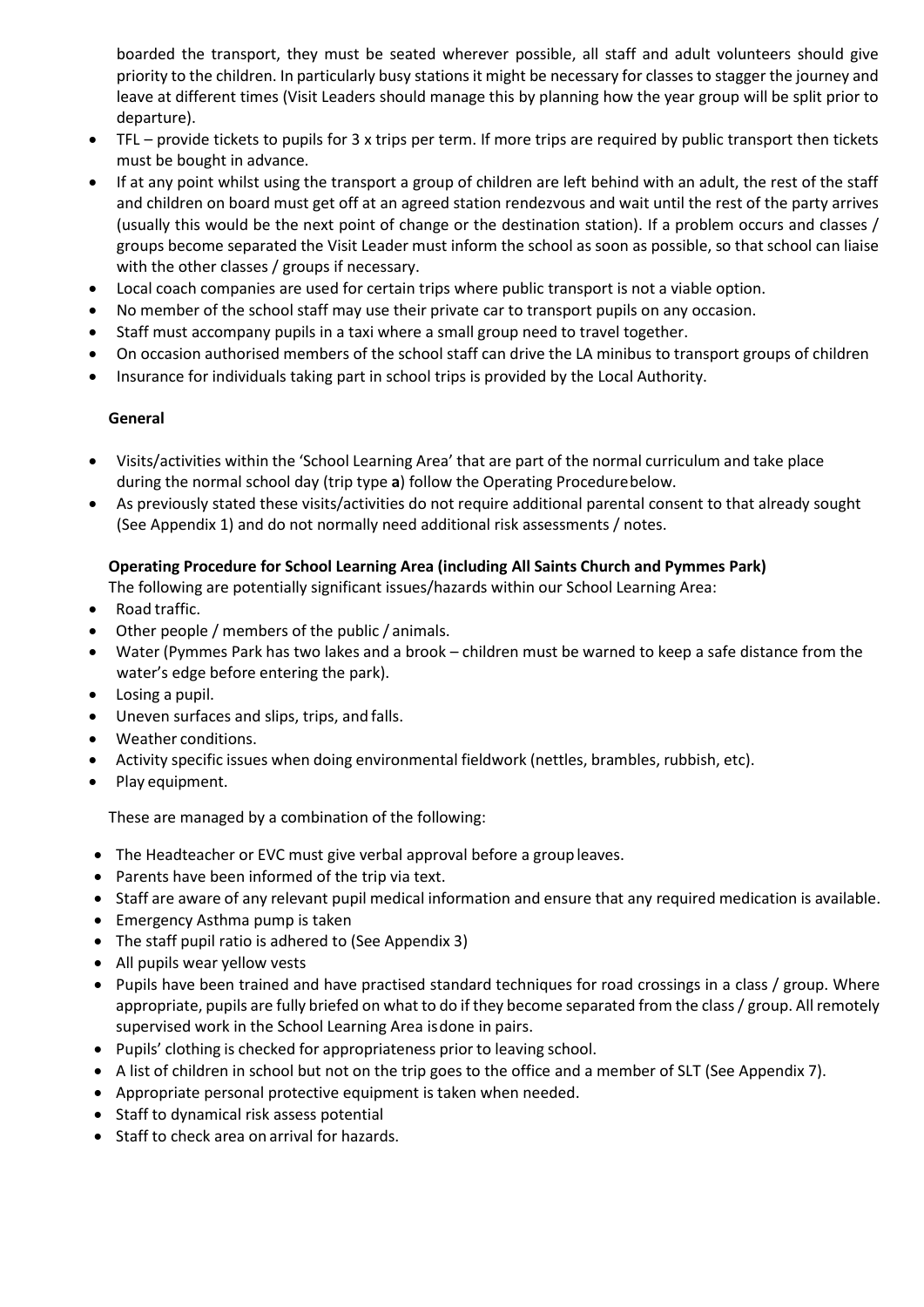### **Appendix 1 – Consent Form for School Trips (local)**









# *Latymer All Saints CE Primary School*

*41 Hydethorpe Avenue, Edmonton, London, N9 9RS Telephone: 020 8807 2679 Fax: 020 8807 8696 Email: [office@latymerallsaints.enfield.sch.uk](mailto:office@latymerallsaints.enfield.sch.uk)  Website: www.latymerallsaints.enfield.sch.uk Headteacher: Katy Brennan*



# **CONSENT FORM FOR SCHOOL TRIPS AND OTHER OFF-SITE ACTIVITIES**

Please sign and date the form below if you are happy for your child:

- a) To take part in school trips and other activities that take place offschool premises (**local area**); and
- b) To be given first aid or urgent medical treatment during any school trip or activity.

### **Please note the following important information before signing this form:**

- The trips and activities covered by this consent include **visits to the local area** during the school day which are part of the school's curriculum. E.g. All Saints Church, Pymmes Park etc. (the local area is designated as any location up to 30 minutes walking distance from the school).
- You can, if you wish, tell the school that you do not want your child to take part in any particular school trip or activity.
- Additional Parental consent will still be requested from you for any trip or activity involving public transport or coaches before it takes place. Also additional Parental consent will be requested if the trip is longer than the normal schoolday and children are expected to arrive back later than 3.15pm

Please complete the medical information section below (if applicable) and sign and date this form if you agree to the above.

### **MEDICAL INFORMATION**

Details of any medical condition that my child suffers from and any medication my child should take during offsite visits:

| Child's name                                                                                                                                                                                                                                                                        | Class                    |      |  |
|-------------------------------------------------------------------------------------------------------------------------------------------------------------------------------------------------------------------------------------------------------------------------------------|--------------------------|------|--|
| Parent's Name                                                                                                                                                                                                                                                                       | <b>Parents Signature</b> | Date |  |
| In our school we love deeply, respecting everyone and treating them with dignity;<br>we aspire with confidence, working hard and embracing challenge and<br>we serve God and the community, following the example of Jesus, to create a better world.<br><b>Ephesians 5:2 (NLT)</b> |                          |      |  |

*"Live a life filled with love, following the example of Christ. He loved us and offered himself as a sacrifice for us"*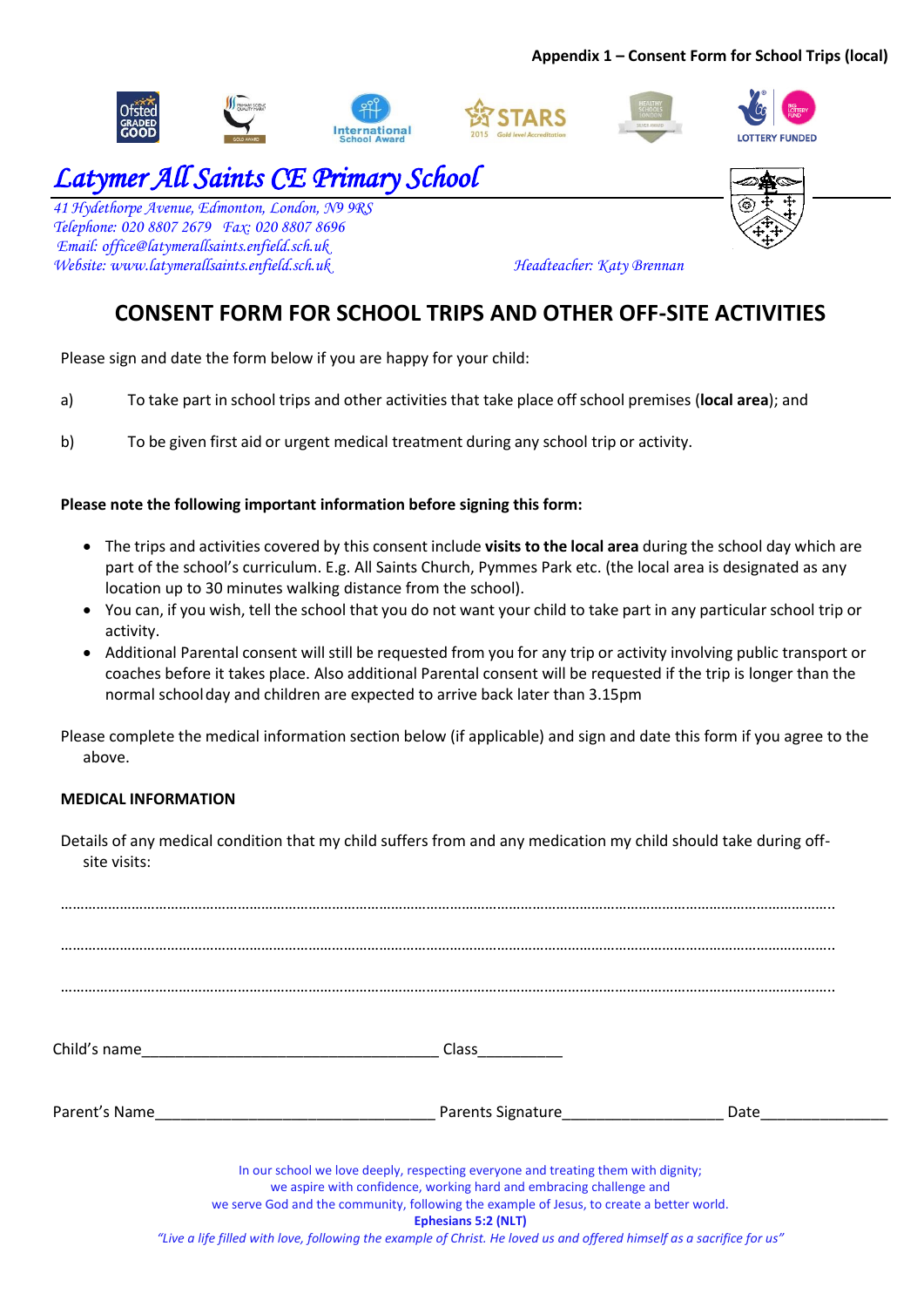

# **Protocol for Educational Visits**

- AHT for Curriculum to arrange and book trip with educational establishments. This responsibility can be delegated to a Visit Leader.
- AHT for Curriculum to start the **School Trip Notification Form** (Appendix 3) and send it to the relevant Visit Leader and AHT for Educational Visits (EVC).
- AHT for Curriculum to complete a purchase order form detailing the cost for the trip (where applicable) and send it to the School Business Manager.
- Visit Leader to complete the **School Trip Notification Form** (Appendix 3) including the checklist of tasks and accompanying adult information and return to the EVC at least two weeks before the date of the trip. Any issues should be discussed with the EVC prior to this.
- For local visits (within the school's learning area trip type (**a**) parent consent is given by signing and completing the '**CONSENT FORM FOR SCHOOL TRIPS AND OTHER OFF-SITE ACTIVITIES'** (Appendix 1).
- **On the day of the trip the following must be completed and checked by the Visit Leader:**
	- o Parent consent is given for the children going on the trip.
	- o Children not going on the trip but in school must be assigned to other classes and the office and SLT notified using the '**Children not going on trip form**' (Appendix 7).
	- o First aid kits and medication (asthma pumps etc.) for those with medical needs have been collected from the Welfare room.
	- o Emergency asthma pump to be taken on the trip.
	- o Lunches collected from the kitchen.
	- o Tickets for transport.
	- o Tickets for entry to venue.
	- o Completed **EVOLVE** risk Assessment (with attached ESRA) to be taken on the trip. (ESRA Appendix 4).
	- o Sufficient adults in line with school guidance (See Appendix 3).
	- $\circ$  All adults briefed on the day including procedure for groups if they become separated.
	- o All adult helpers have read '**Guidance for supporting adults on trips**' (Appendix 6).
	- o Parents / adult helpers sign the '**Accompanying adults consent form**' or '**Accompanying adult 1-1 consent form**' – depending on the nature of their role. (Appendix 5.1 or Appendix 5.2)
	- o Ensure parents have made arrangements for other siblings to be picked up at 3.15pm if arriving back after this time and
	- o Contact numbers for adults in the groups.
	- If there are any issues whilst on the trip, the Visit Leader must contact the school to notify the Head Teacher or Senior Leadership Team (SLT). **In the event of an incident that involves serious injury or fatality, and/or is likely to attract media attention,** the Visit Leader should adopt the **Emergency Procedure** *(*Appendix 8) and follow the guidance on the **Emergency Card** (Appendix 9).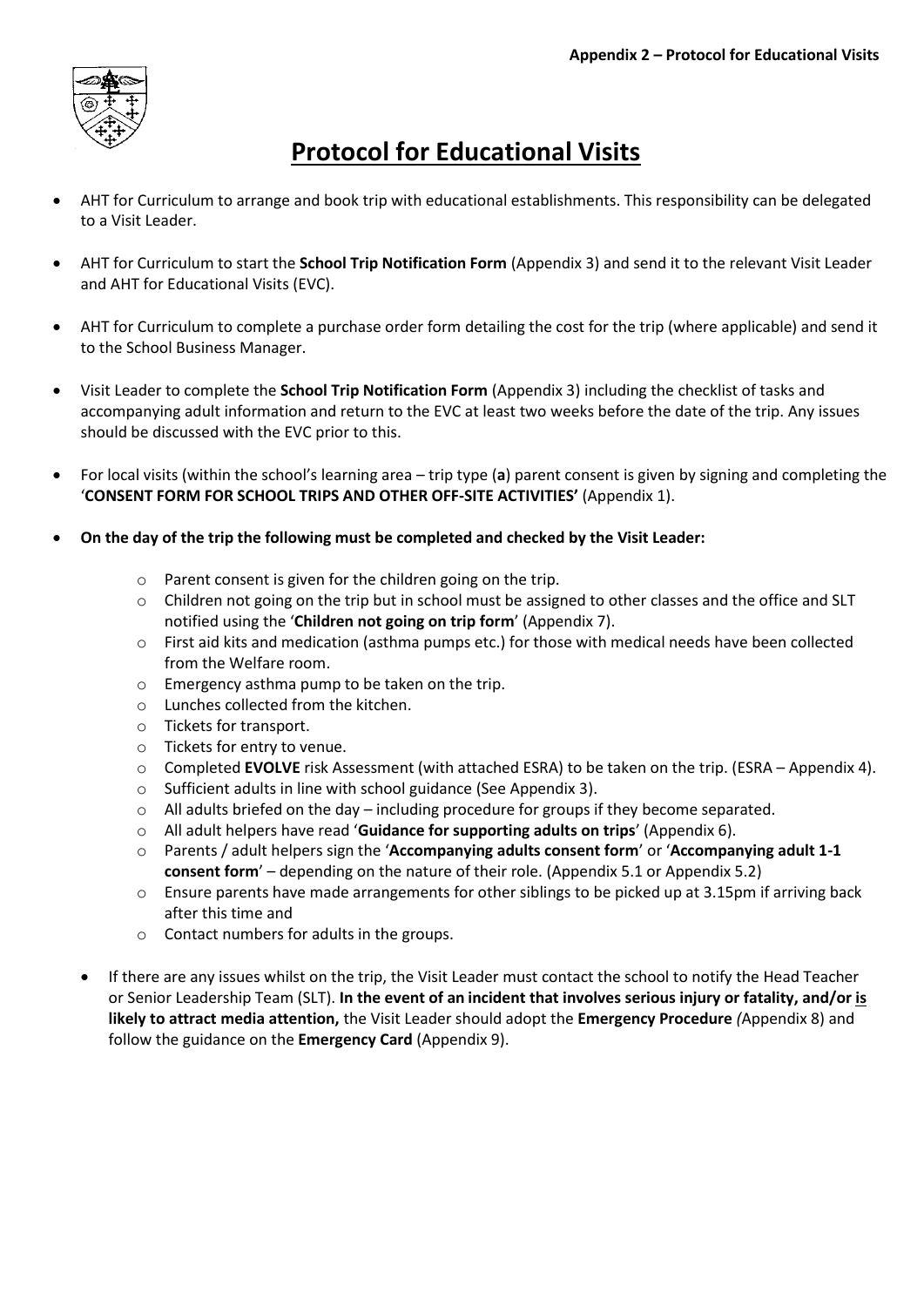

# **SCHOOL TRIPS NOTIFICATION FORM**

| <b>Year Group</b>                                         |                                                                                                                                                                                                                                      |  |
|-----------------------------------------------------------|--------------------------------------------------------------------------------------------------------------------------------------------------------------------------------------------------------------------------------------|--|
| <b>Destination</b>                                        | <u> 1989 - Johann John Harry John Harry John Harry John Harry John Harry John Harry John Harry John Harry John Harry John Harry John Harry John Harry John Harry John Harry John Harry John Harry John Harry John Harry John Har</u> |  |
| <b>Date</b>                                               |                                                                                                                                                                                                                                      |  |
| <b>Travel costs</b>                                       |                                                                                                                                                                                                                                      |  |
| <b>Entry costs</b>                                        |                                                                                                                                                                                                                                      |  |
| <b>Other costs</b>                                        |                                                                                                                                                                                                                                      |  |
| <b>Link to curriculum:</b>                                |                                                                                                                                                                                                                                      |  |
| <b>Visit Leader</b>                                       |                                                                                                                                                                                                                                      |  |
|                                                           | Timings: Depart School at: ____________                                                                                                                                                                                              |  |
|                                                           | Arrive back at:<br><u> 1990 - Johann Barn, mars ar breith</u>                                                                                                                                                                        |  |
|                                                           |                                                                                                                                                                                                                                      |  |
|                                                           | Costing: per child                                                                                                                                                                                                                   |  |
|                                                           | Any SEND issues please discuss with Deputy Head Teacher.                                                                                                                                                                             |  |
|                                                           | Visit Leader must carry out the following:                                                                                                                                                                                           |  |
| Pre-visit has been made<br>$\Box$                         |                                                                                                                                                                                                                                      |  |
| $\Box$                                                    | Inform the <b>OFFICE</b> (in order for them to set up ParentPay)                                                                                                                                                                     |  |
|                                                           | Check TICKETS for activity.                                                                                                                                                                                                          |  |
| <b>Organise TRANSPORT</b>                                 |                                                                                                                                                                                                                                      |  |
|                                                           | $\circ$ Coach (through office) or                                                                                                                                                                                                    |  |
|                                                           | Public transport (TFL website etc.)                                                                                                                                                                                                  |  |
|                                                           | Send out PARENTS LETTER (copy to OFFICE) (at least 1 month in advance)                                                                                                                                                               |  |
| $\Box$                                                    | Notify the KITCHEN of trip (at least 2 weeks in advance)                                                                                                                                                                             |  |
| Notify WELFARE of trip (at least 2 weeks in advance)<br>П |                                                                                                                                                                                                                                      |  |
| $\Box$                                                    | Fill in a blank ESRA (event specific risk assessment)                                                                                                                                                                                |  |
| П                                                         | Compete accompanying adult form (see next page)                                                                                                                                                                                      |  |
| $\Box$                                                    | Create EVOLVE risk assessment (at least 2 weeks in advance)                                                                                                                                                                          |  |
| *Details in blue to be completed by SLT                   |                                                                                                                                                                                                                                      |  |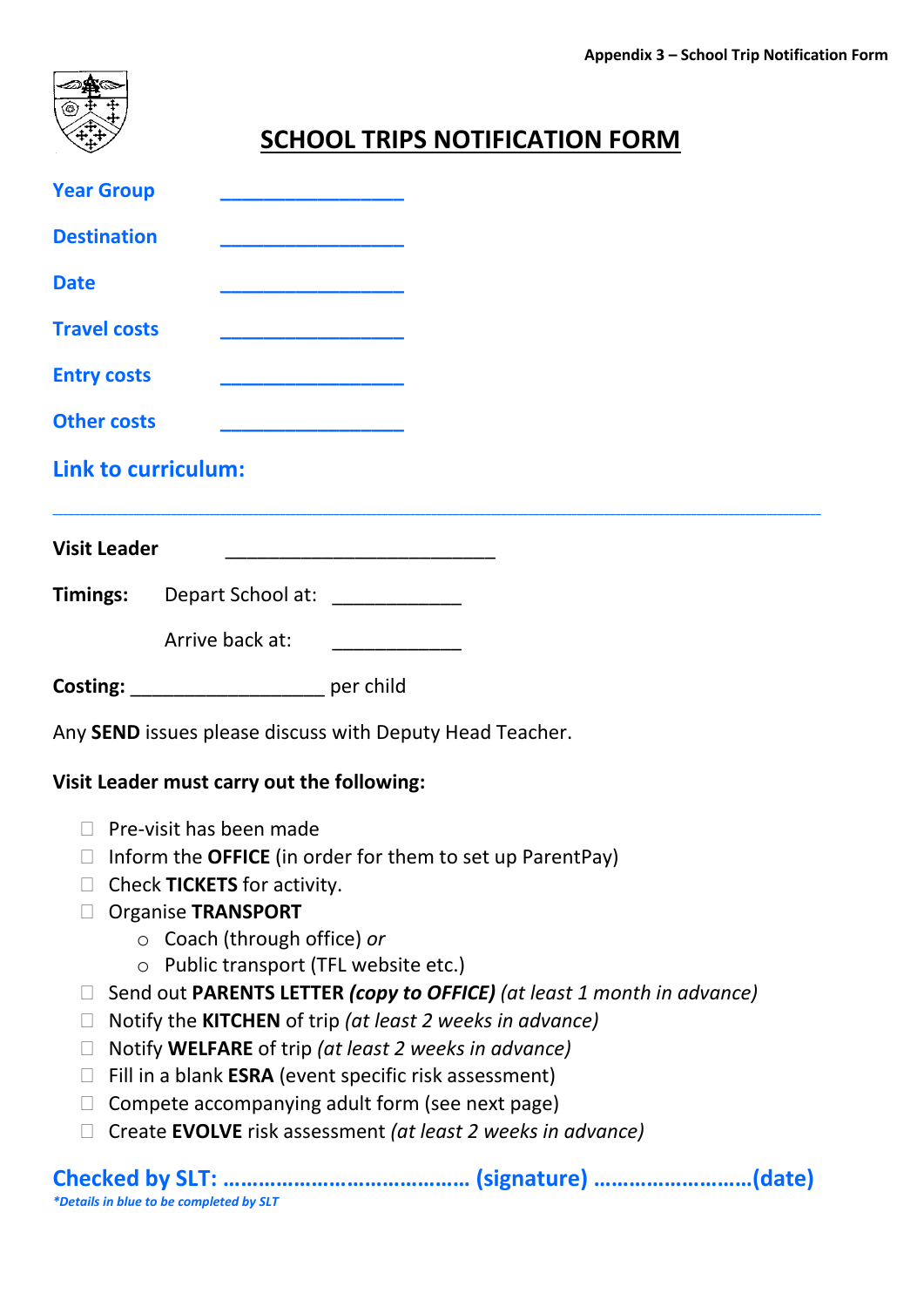# **Adults for Year \_\_ trip to \_\_\_\_\_\_\_\_\_\_\_**

| Red | <b>Blue</b> | <b>Yellow</b> |
|-----|-------------|---------------|
|     |             |               |
|     |             |               |
|     |             |               |
|     |             |               |
|     |             |               |
|     |             |               |

| $1 - 1$ |       |  |
|---------|-------|--|
| adult   | pupil |  |
|         |       |  |
|         |       |  |
|         |       |  |
|         |       |  |
|         |       |  |

# Ratios of adults to pupils

### **(Non-staff) Please check the adult / parent helpers:**

- o Are 18+
- o Are aware what time the trip leaves and returns
- o Have arrangements in place for children that need to be picked up after school if the trip returns after 3.15pm?
- o Have read the **'LAS Protocol for Parents Accompanying Children on School Trips'**
- o Have signed the **'Accompanying Adult Consent form'** or **'Accompanying Adult 1-1 Consent form'**

# (not including 1-1 support)

|             | <b>Adults</b> | Children |
|-------------|---------------|----------|
| <b>EYFS</b> |               |          |
| KS1         |               | x        |
| KS2         |               | 10       |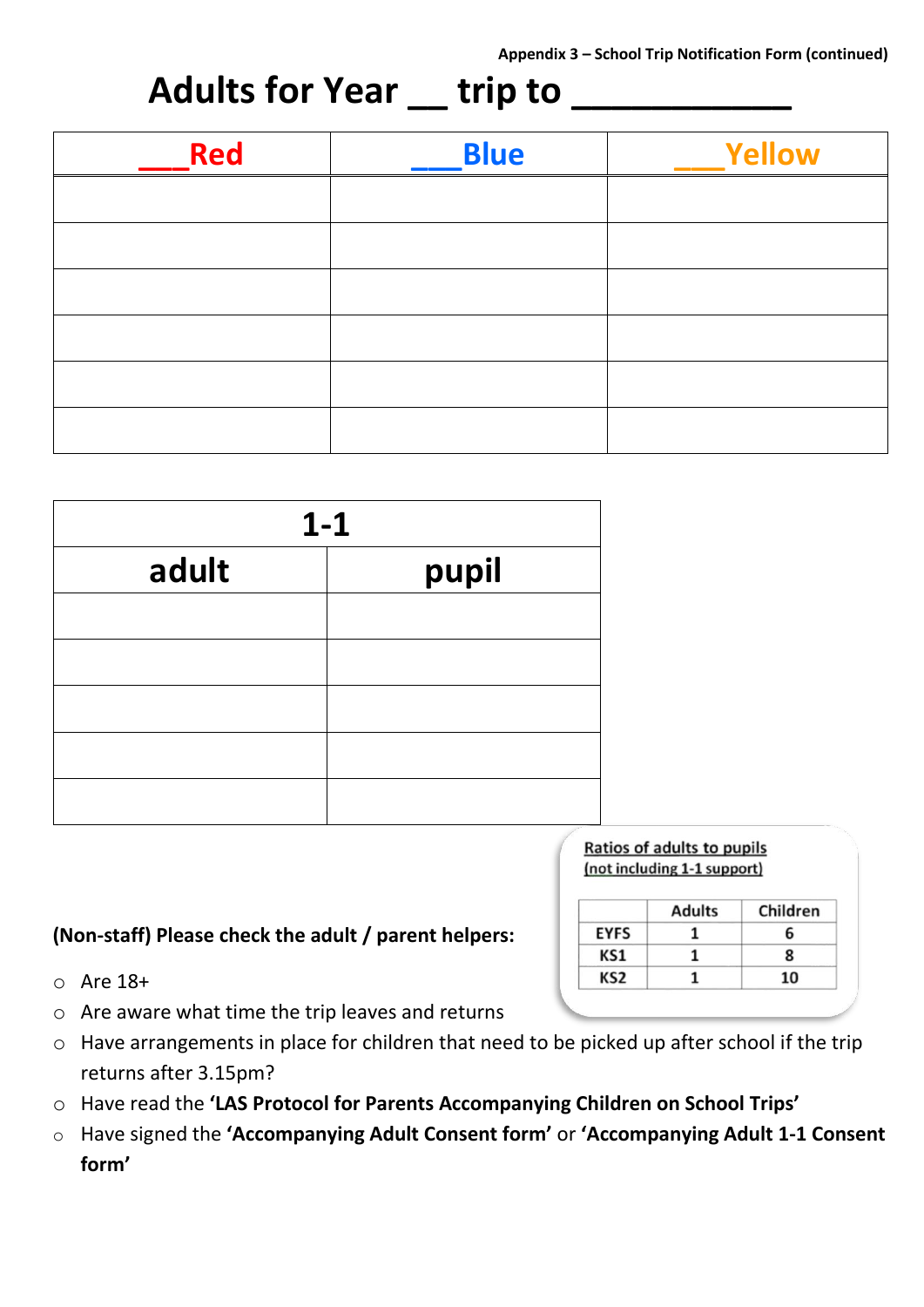

# **LASEV1**

**LASEV2**

### **LATYMER ALL SAINTS PRIMARY SCHOOL EDUCATIONAL VISITS**

| <b>YEAR GROUP/CLASS</b>   |  |                       | <b>VISIT LEADER</b> |                             |  |
|---------------------------|--|-----------------------|---------------------|-----------------------------|--|
| <b>RELEVENT TOPIC:</b>    |  |                       |                     |                             |  |
| Date of visit             |  | Date of pre-<br>visit |                     | <b>Pre-visit</b><br>made by |  |
| <b>LOCALIZING DETAILS</b> |  |                       |                     |                             |  |

| Name:           |  |
|-----------------|--|
| <b>Address:</b> |  |
| Phone no.:      |  |
| Contact name:   |  |

## **LATYMER ALL SAINTS PRIMARY SCHOOL EVENT SPECIFIC RISK ASSESSMENT (ESRA)**

### **Visit details.**

| <b>Venue</b>    | Amount of children and year group: |
|-----------------|------------------------------------|
| Date of visit : | Date of risk assessment:           |

| <b>ISSUE</b>                                                                                                                                                                                   | <b>HOW TO MANAGE IT</b>                          |
|------------------------------------------------------------------------------------------------------------------------------------------------------------------------------------------------|--------------------------------------------------|
| List significant hazards which<br>may result in serious harm or<br>affect several people. Consider<br>venue activity, group, transport,<br>behaviour, health and safety,<br>special needs etc. | What procedures will we have? (Control measures) |
|                                                                                                                                                                                                |                                                  |
|                                                                                                                                                                                                |                                                  |
|                                                                                                                                                                                                |                                                  |

## **Programme for the day.**

| Place and time: | What is happening? Risk assessment |
|-----------------|------------------------------------|
|                 |                                    |
|                 |                                    |
|                 |                                    |
|                 |                                    |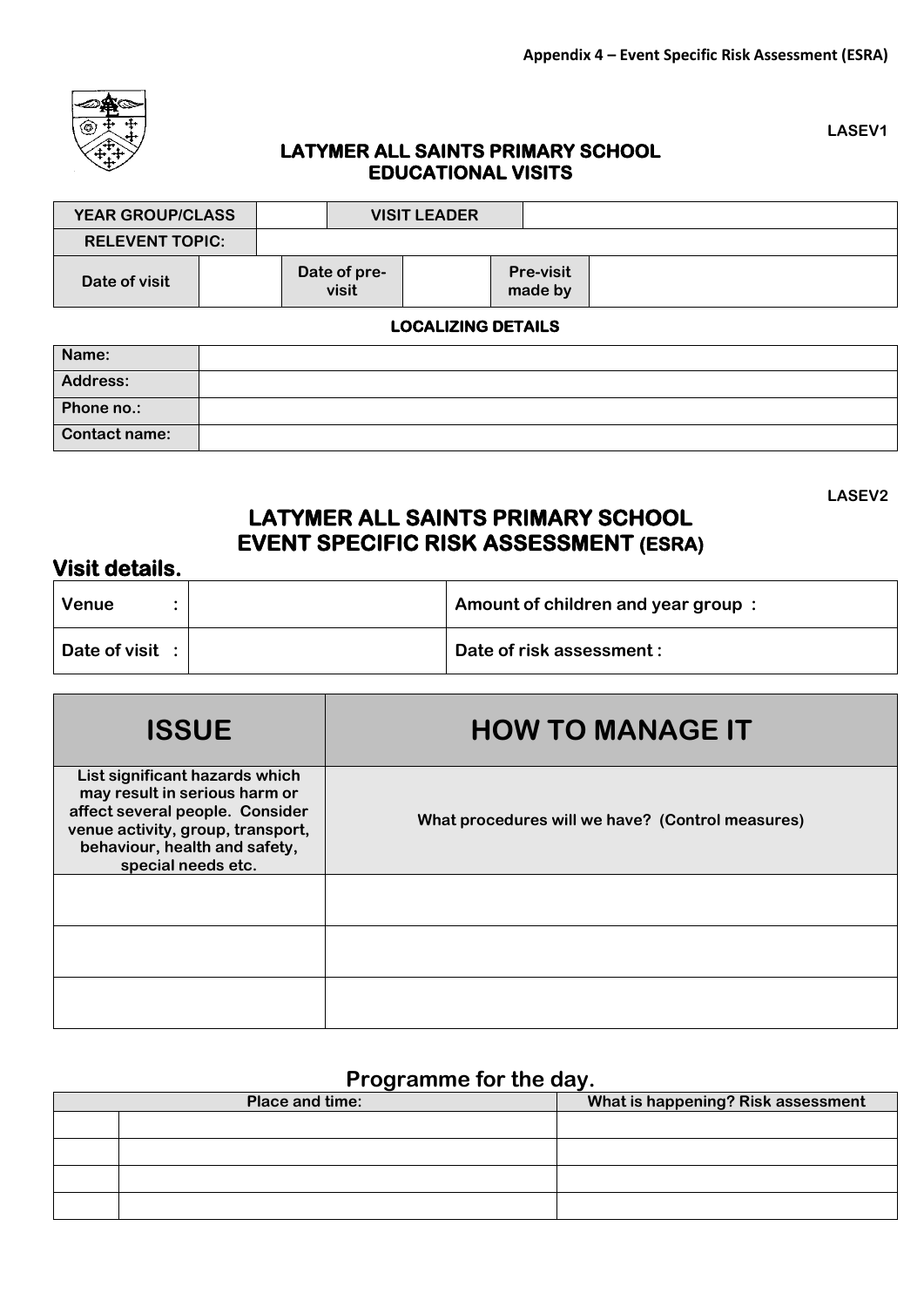## **LATYMER ALL SAINTS PRIMARY SCHOOL Accompanying Adult Consent form**



| <b>School Visit to:</b>              |                                                                                                                         |
|--------------------------------------|-------------------------------------------------------------------------------------------------------------------------|
| Date of visit:                       |                                                                                                                         |
| <b>Classes and number of pupils:</b> |                                                                                                                         |
|                                      | Visit Leader (teacher in charge) <b>Example 2014</b> and 2014 and 2014 and 2014 and 2014 and 2014 and 2014 and 2014 and |

- 1. I agree to act as adult voluntary escort for the purpose of the visit. I have been acquainted with the arrangements for the visit and with the nature of my duties.
- 2. I understand that the teacher in charge will be responsible for the conduct of the visit and I am willing to undertake any reasonable duties as a voluntary escort, which that teacher or any other accompanying teacher may ask me to perform.
- 3. I accept that the teaching staff are responsible to the school and Authority for the safety of the children and I agree for that purpose that I will be under the supervision of the teaching staff and will obey any instructions they give, including any instruction affecting my own child.
- 4. I also accept that the Authority will be under no liability for any injury, illness or loss which I may sustain as a result of this visit or in the performance of my duties as an adult voluntary escort.
- 5. Arrangements have been made for siblings that attend the school to be picked up 3.15pm.
- 6. I have read and agree to the Protocol for Parents Accompanying Children on School Trips document.

|  | Date _______________ |
|--|----------------------|
|  |                      |
|  |                      |
|  |                      |
|  |                      |
|  |                      |
|  | Date _____________   |
|  | Date ____________    |
|  |                      |
|  |                      |

Signed \_\_\_\_\_\_\_\_\_\_\_\_\_\_\_\_\_\_\_\_\_\_\_\_\_\_\_\_\_\_ \_\_\_\_\_\_\_\_\_\_\_\_\_\_\_\_\_\_\_\_\_\_\_\_\_\_\_\_\_\_ \_\_\_\_\_\_\_\_\_\_\_\_\_\_\_\_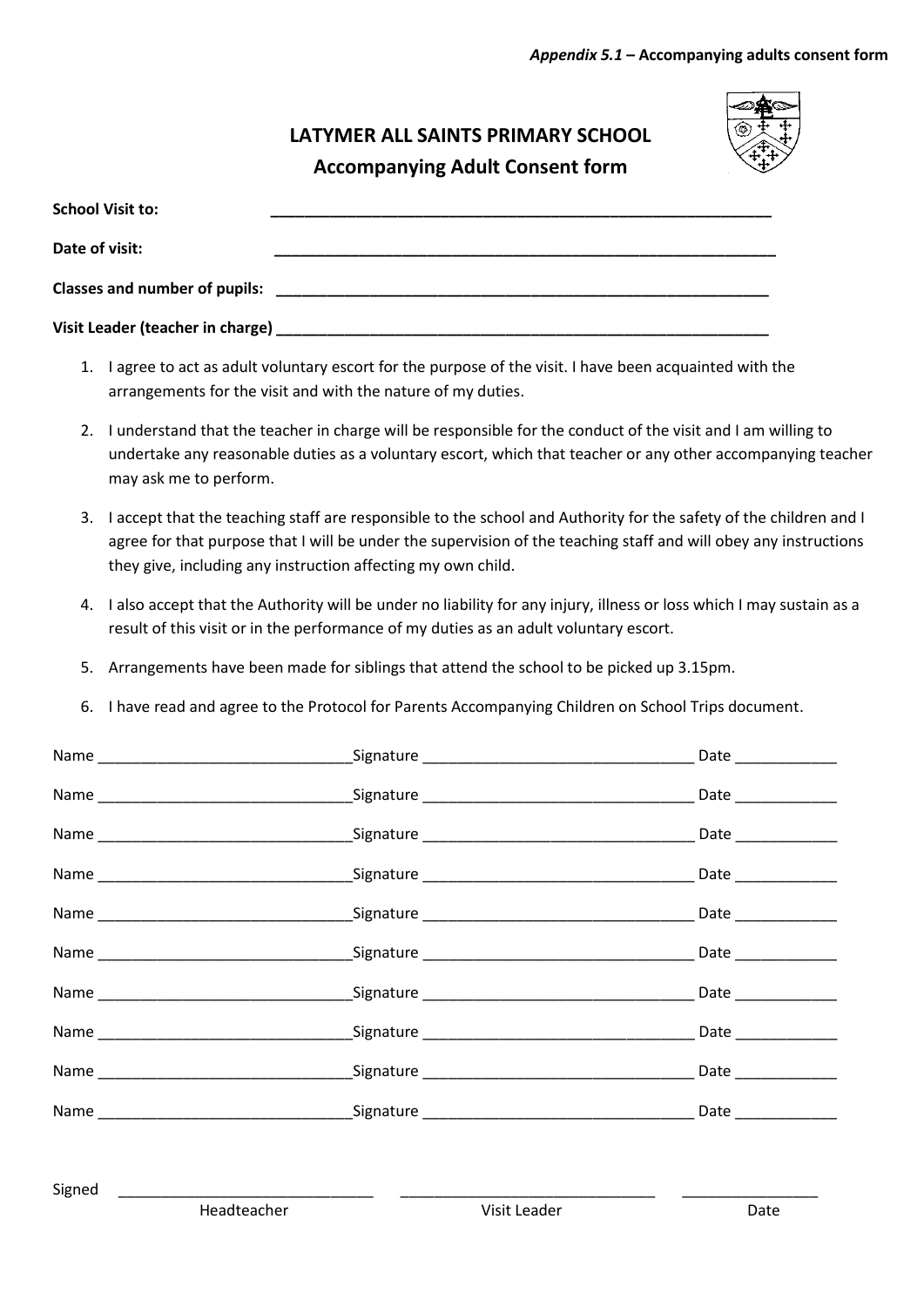## **LATYMER ALL SAINTS PRIMARY SCHOOL Accompanying Adult Consent form 1-1**



| <b>School Visit to:</b>          |  |
|----------------------------------|--|
| Date of visit:                   |  |
| Visit Leader (teacher in charge) |  |

- 1. I agree to act as adult voluntary escort for my child for the purpose of the visit. I have been acquainted with the arrangements for the visit and take full responsibility for my child's welfare, safety and behaviour.
- 2. I understand that the teacher in charge will be responsible for the conduct of the visit and I am willing to undertake any reasonable duties as a voluntary 1-1 escort, which that teacher or any other accompanying teacher may ask me to perform.
- 3. I accept that the teaching staff are responsible to the school and the Authority for the safety of the children and I agree for that purpose that I will be under the supervision of the teaching staff and will obey any instructions they give affecting my own child.
- 4. I also accept that the school or Authority will be under no liability for any injury, illness or loss which I or my child may sustain as a result of this visit or in the performance of my duties as an adult 1-1 voluntary escort.
- 7. Arrangements have been made for siblings that attend the school to be picked up 3.15pm.
- 8. I have read and agree to the Protocol for Parents Accompanying Children on School Trips document.

| Nar | .  |    |
|-----|----|----|
| .   | יי | -- |
|     | ັ  | -- |
|     |    |    |

Signed \_\_\_\_\_\_\_\_\_\_\_\_\_\_\_\_\_\_\_\_\_\_\_\_\_\_\_\_\_\_ \_\_\_\_\_\_\_\_\_\_\_\_\_\_\_\_\_\_\_\_\_\_\_\_\_\_\_\_\_\_ \_\_\_\_\_\_\_\_\_\_\_\_\_\_\_\_

Headteacher **Network** Visit Leader **Date** Date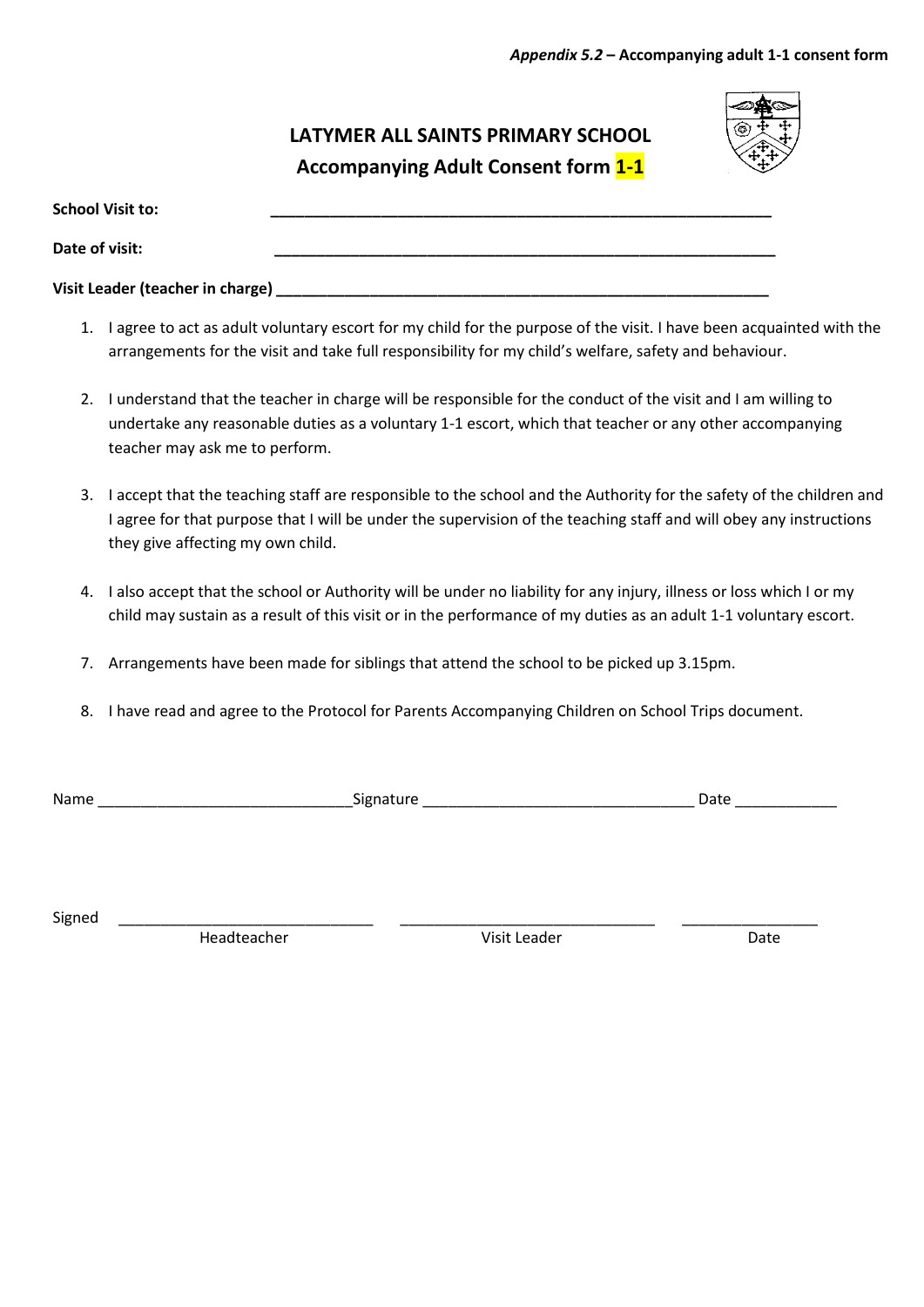# **Latymer All Saints CE Primary School**

# **LAS Protocol for Parents Accompanying Children on School Trips**

We are very grateful to parents / carers who support Latymer All Saints Primary School when attending trips /events /activities outside of school. Without this support the visits would be unlikely to go ahead. There are, however, certain procedures that must be adhered to for the safety and protection of children, parents and staff. The following must be maintained in the interest of all.

1. Mobile phones must not be used during the time with the children (Without the permission of the Visit Leader).

2. Parents or other helpers will not escort any child or children to the toilet.

3. Parents or other helpers will not be solely left in charge of a group without a member of the school staff being present.

4. No photographs of children will be taken unless asked specifically by a member of the school staff team. These will only be taken using a school camera.

5. Parents or any other helper will not be expected to administer any medicines or first aid. This will be the responsibility of the school team. All helpers will know who the first aiders are in an event of an accident.

6. Parent helpers will follow the instructions given by the Visit Leader.

In the event of an emergency the Visit Leader with have responsibility for contacting the school, appropriate emergency service and or parents. No other phone calls will be made by any other member of the trip team unless asked to do so by the Visit Leader.

Before the visit a short meeting will be held to explain to all helpers the following:

- Purpose of the visit including proposed learning outcomes
- Role and responsibility of supporting adults
- Any particular needs of individual children or group of children
- Difficulties or possible problems that may arise as highlighted from the risk assessment
- Notification of appropriate clothing to be worn
- Expectations with regard to confidentiality
- Access to information related to specific needs of individual children and/or staff
- Expected level of behaviour
- Parents will be expected to sign the 'Accompanying Adult Consent form' or 'Accompanying Adult 1-1 Consent form' to confirm they agree to these procedures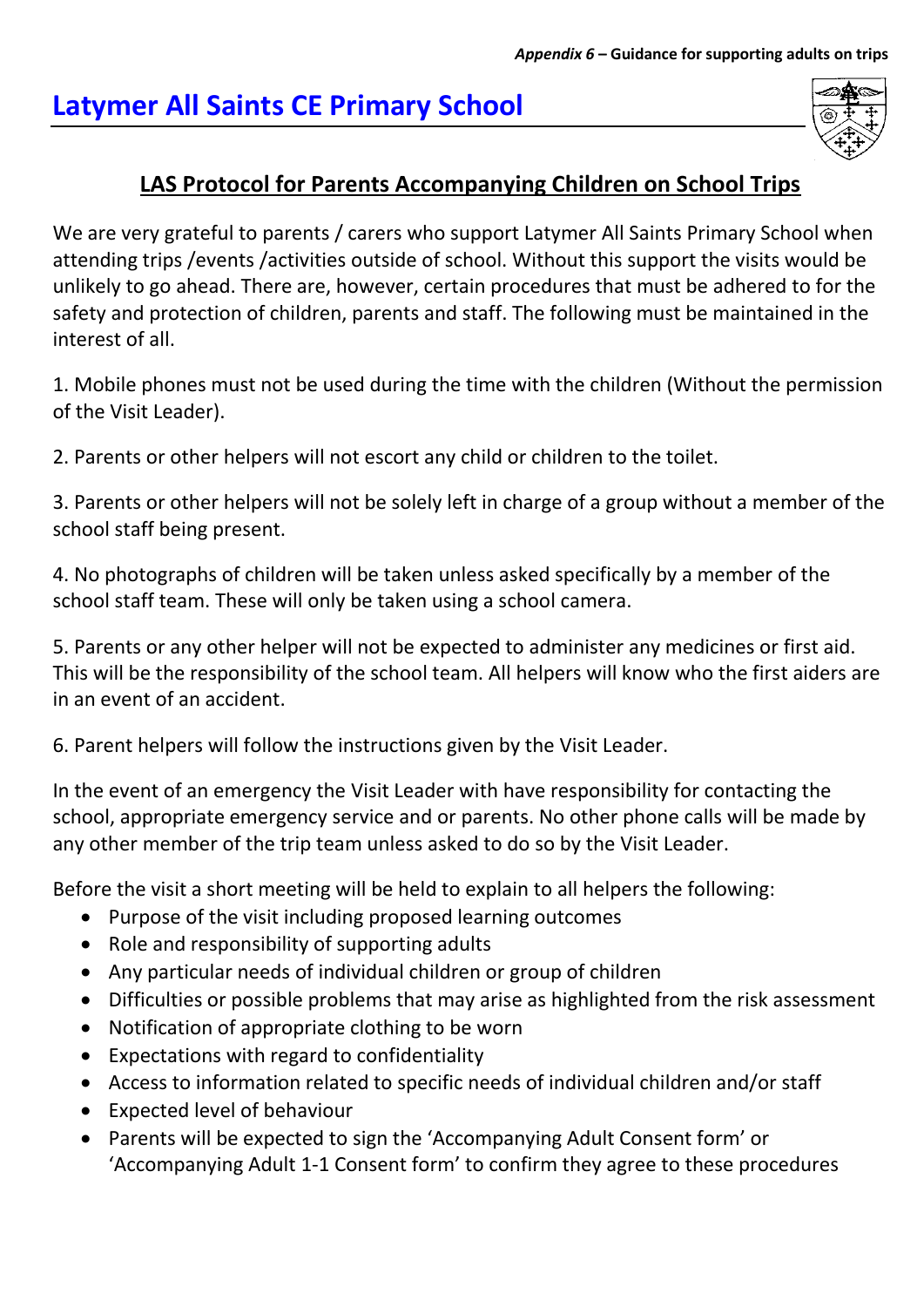### **SUMMARY**

This summary sheet is for adult helpers who attend school trips to support our children. Ensuring adult helpers read this sheet contributes to the school's commitment to safeguarding and promoting the welfare of pupils. As an adult helper for the school you have a duty of care towards the pupils. This means you should act at all times in a way that is consistent with their safety and welfare. If you have a concern about a child, particularly if you think s/he may be suffering or at risk of suffering harm, it is your responsibility to share the information promptly with the Visit Leader / Designated Person for Child Protection (DSP), Mrs Brennan or Miss Boardman. The following is not an exhaustive list but you might become concerned as a result of:

Seeing a physical injury which you believe to be non-accidental

 Observing something in the appearance of a pupil which leads you to think his/her needs are being neglected

Witnessing behaviour which gives rise to concern.

If any of these points give cause for concern then:

- o Refer to the Visit Leader so appropriate safeguarding protocol is followed
- o Inform the DSP
- o Maintain confidentially and DO NOT discuss you concerns with anyone else

Please note if the trip returns after 3.15pm you have made arrangements to have for siblings to be picked up. Please speak to the Visit Leader prior to departure regarding this matter.

Once again thank you for volunteering today.

October 2019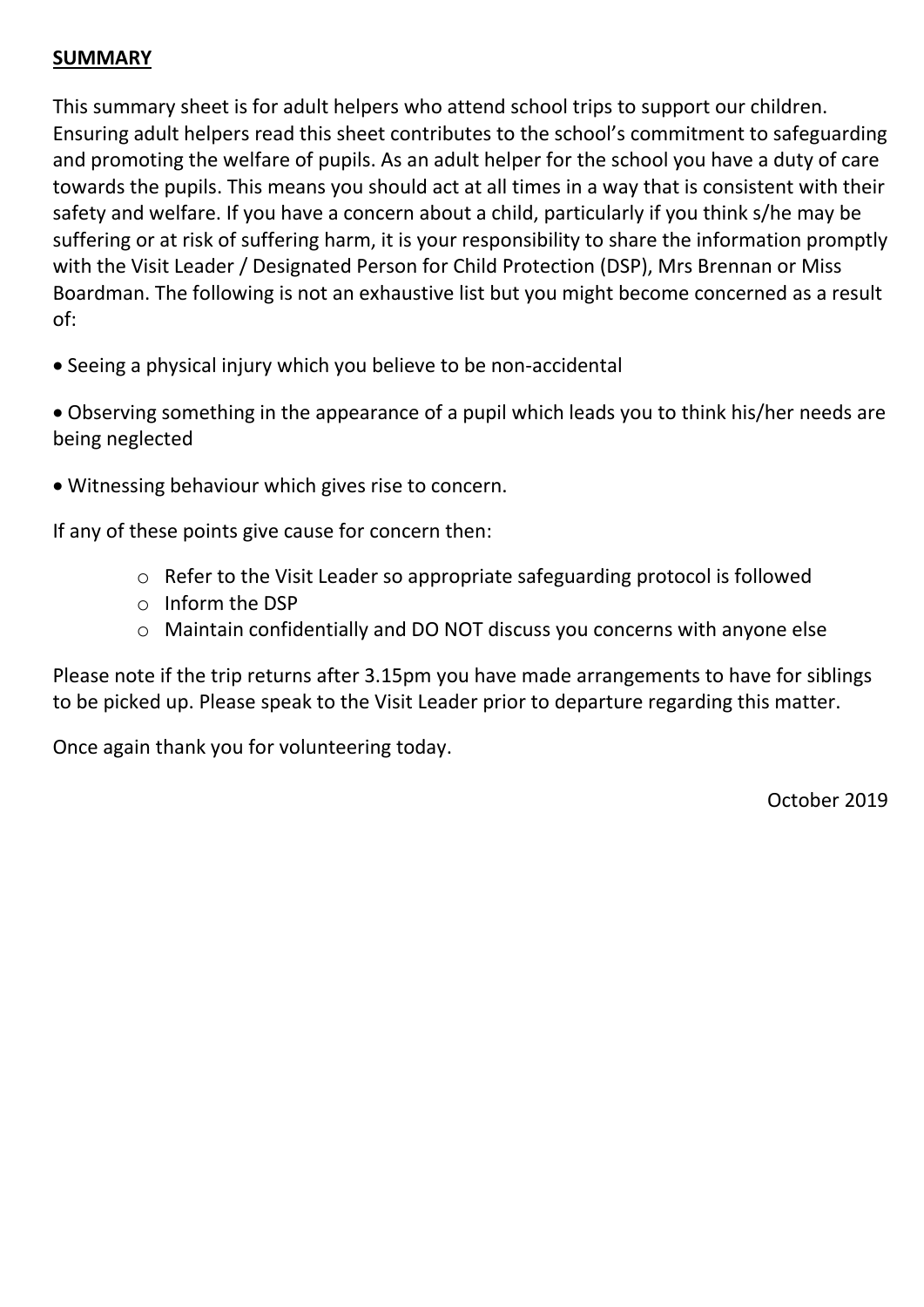*Appendix 7* **– Children not going on trip form**

# **List of children not going on trip today**



| Year Group: | date : |
|-------------|--------|
|-------------|--------|

| Name / class | Which class will they be moved to |
|--------------|-----------------------------------|
|              |                                   |
|              |                                   |
|              |                                   |
|              |                                   |
|              |                                   |
|              |                                   |
|              |                                   |
|              |                                   |
|              |                                   |
|              |                                   |
|              |                                   |
|              |                                   |
|              |                                   |
|              |                                   |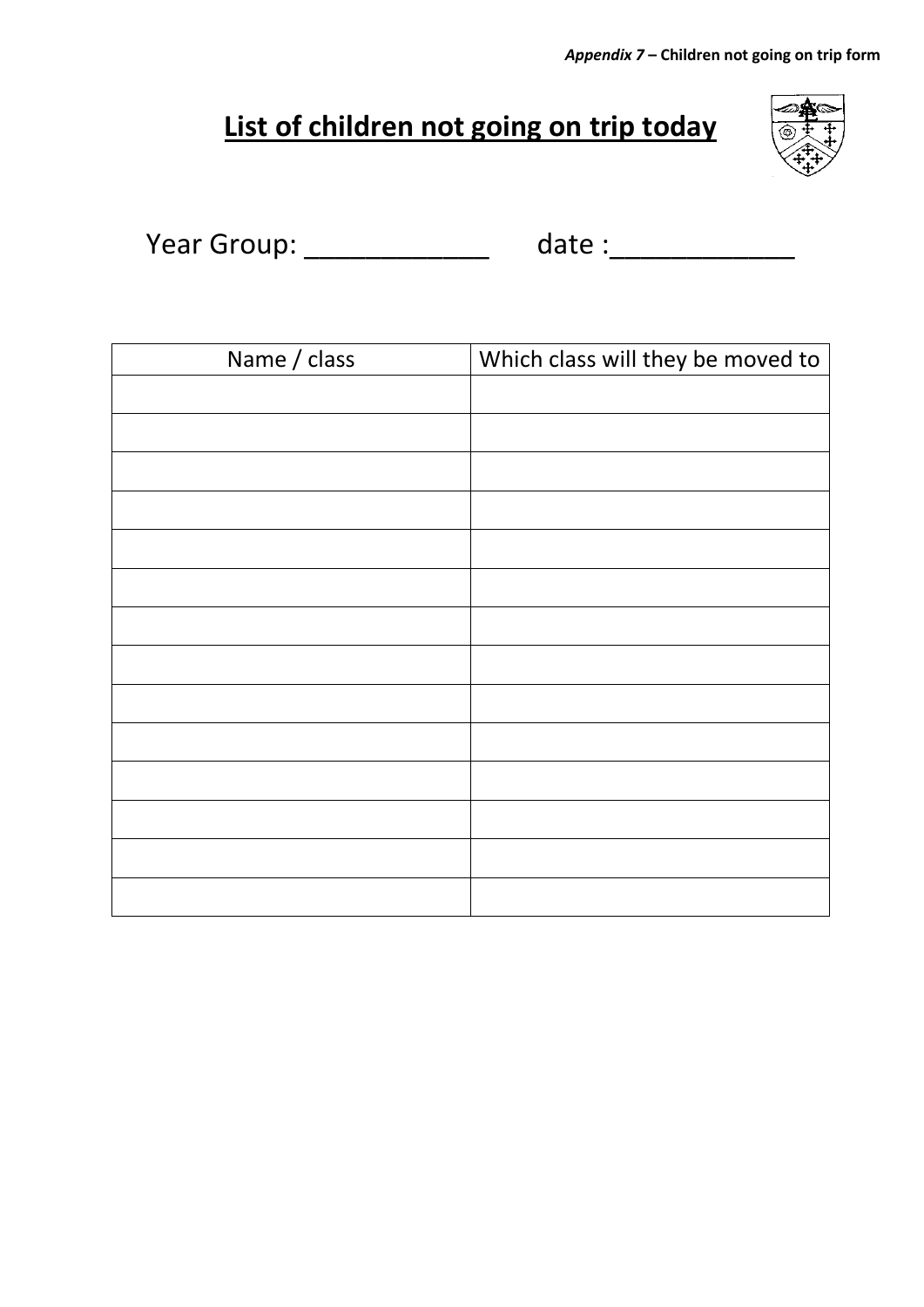

# **Emergency Procedure**

The school's emergency response to an incident is based on the following key factors:

- 1. There is always a nominated emergency base contact/s for any visit (during school hours this is the office).
- 2. This nominated base contact will either be an experienced member of the senior management team, or will be able to contact an experienced senior manager at all times.
- 3. For activities that take place during normal school hours, the Visit Leader and class teachers will be aware of any relevant medical information for all participants, includingstaff.
- 4. For activities that take place outside normal school hours, the Visit Leader and the emergency contact/s will be aware of any relevant medical information and emergency contact information for all participants, including staff.
- 5. The Visit Leader and the base contact/s know to request support from the local authority in the event that an incident overwhelms the establishment's emergency response capability, involves serious injury or fatality, or where it is likely to attract media attention.

**For visits that take place outside the School Learning Area, the Visit Leader will carry an LA Emergency 'Card' (See Appendix 9)**